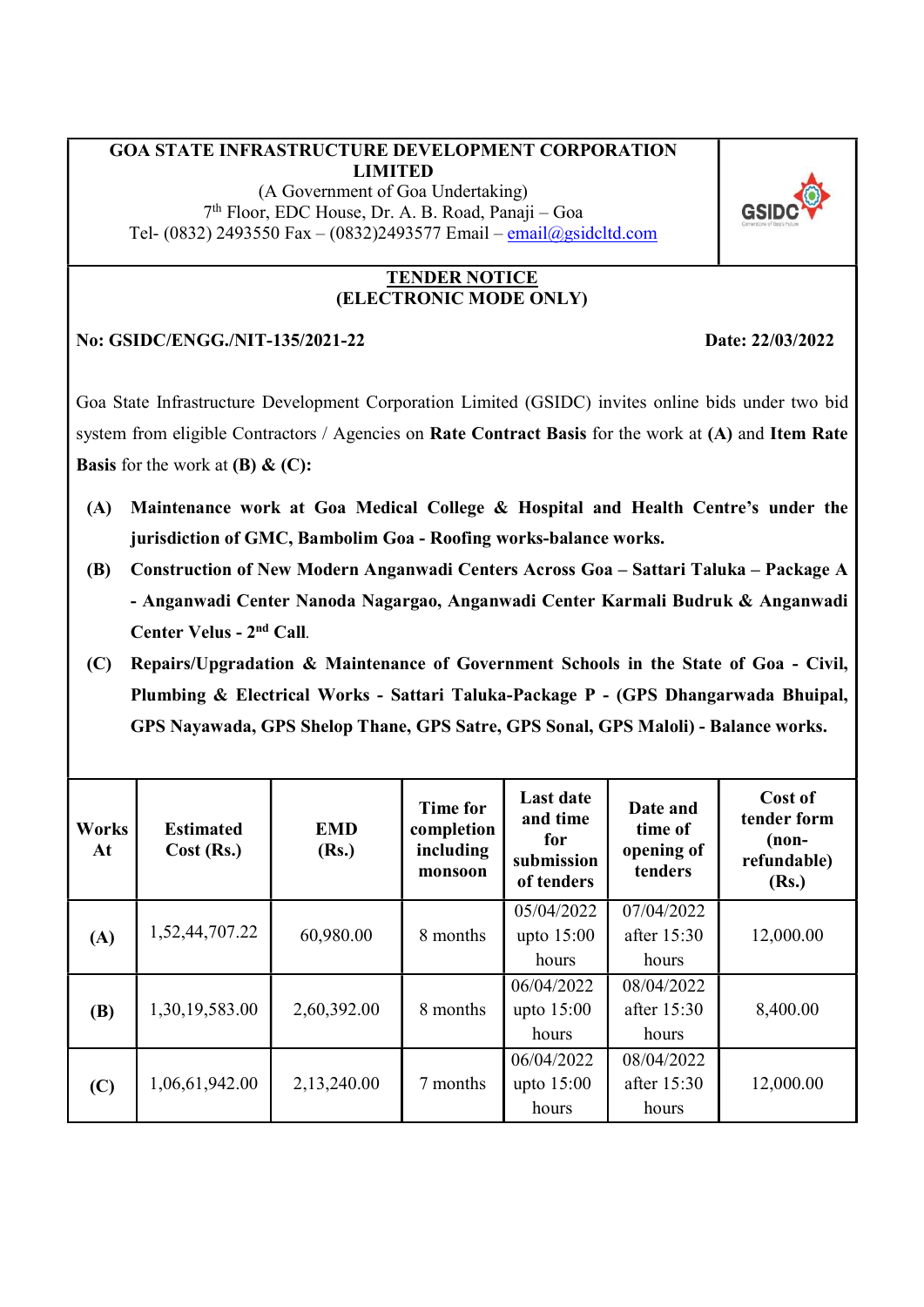# FOR THE WORK AT (A)

# MINIMUM ELIGIBILITY CRITERIA FOR BIDDERS.

# TECHNICAL CRITERIA:

The bidder should have valid registration for e-Tendering with GSIDC. The bidder should have in the last 7 years ending 28th February 2022 successfully completed as a Prime Contractor/Sub Contractor similar structural roofing works of aggregate value not less than 9.15 Lakh.

The attested copies of original work orders (in case of non-Government works only) and completion certificates indicating the specified required works indicated as above issued by the clients should be scanned (PDF format) and submitted online along with the bid. The value of executed works shall be brought to current costing level by enhancing the actual value of work at simple rate of 7% per annum; calculated from the date of completion to last date of submission of e-Tenders.

## FINANCIAL CRITERIA:

- a. The bidder should have an average annual turnover of at least Rs. 9.15Lakh in the last 3 consecutive financial years. The attested copies of original Audited Profit & Loss account and original Balance Sheet statement for the last three consecutive financial years should be scanned (PDF format) and submitted online along with the bid.
- b. The bidder should have a solvency of not less than Rs. 12.19Lakh from a Nationalized/ Scheduled bank valid on date of opening, as specified in the certificate failing which it shall be reckoned as valid for a period of one year from the date of issue of Solvency Certificate. The attested copy of original solvency certificate as specified should be scanned (PDF format) and submitted online along with the bid.

NOTE: All the documents should be attested by Government Gazetted Officer or duly notarized.

# MODE OF SUBMISSION OF E.M.D. WITH THE e-TENDER DOCUMENTS:

1. The bidders can deposit the full EMD (Rs. 60,980.00) on or before the closing date and time of submission of tenders through online NEFT/RTGS/OTC facility with pre-printed challans available on e-Tendering website of GSIDC and directly credit the amount to GSIDC account No. as generated by challan and upload the scanned copy of NEFT/RTGS/OTC challan along with the bid.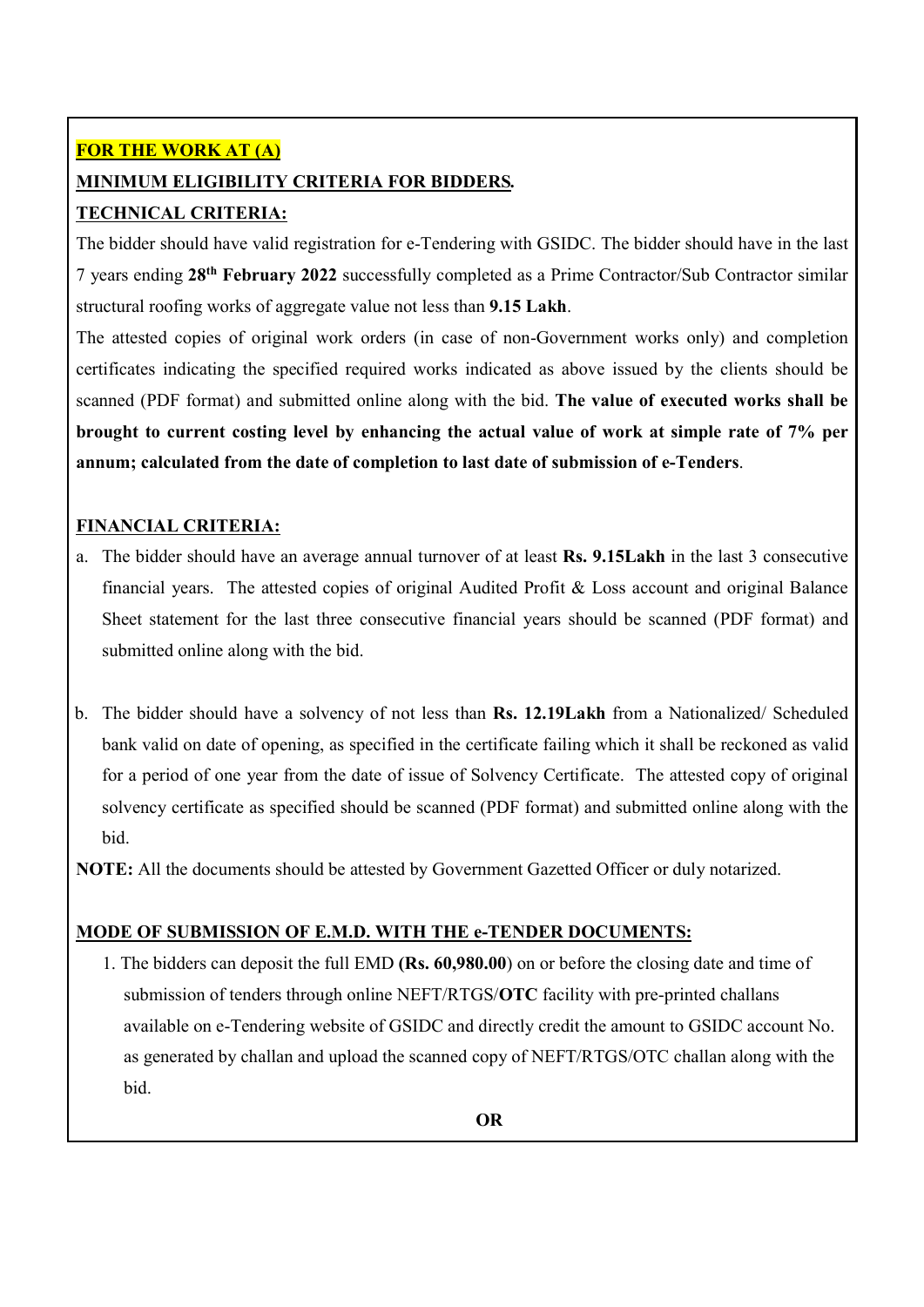2. Of the total value of E.M.D., the bidder can also deposit an amount of Rs. 30,490.00 through online NEFT/RTGS/OTC facility with pre-printed challans available on e-Tendering website of GSIDC and directly credit the amount to GSIDC account no. as generated by challan and upload the scanned copy of NEFT/RTGS/OTC challan along with the bid. The balance E.M.D. of Rs. 30,490.00 be deposited in the form of Deposit at call receipt (DCR) of a Scheduled Bank guaranteed by R.B.I. or Fixed Deposit Receipt (FDR) of a Scheduled Bank valid for a period of minimum six months after the closing date of submission of tenders and pledged in favour of Managing Director, GSIDC, Panaji or Demand Draft / Banker's Cheque of a Scheduled Bank issued in favour of GSIDC, payable at Panaji or in form of Bank Guarantee in prescribed format of GSIDC issued by a Scheduled Bank guaranteed by R.B.I. which shall be valid for a period of minimum six months after closing date of submission of tenders. The scanned copies (PDF format) of DCR or FDR or DD / BC and Bank Guarantee shall be submitted online along with the bid.

#### FOR THE WORK AT (B)

## MINIMUM ELIGIBILITY CRITERIA FOR BIDDERS.

### TECHNICAL CRITERIA:

The bidder should have valid registration for e-Tendering with GSIDC. The bidder should have in the last 7 years ending 28th February 2022 successfully completed as a prime contractor atleast one similar

work of value not less than **Rs.104.2 lakh** or two similar works each of value not less than **Rs.78.2 lakh** or three similar works each of value not less than Rs.52.1 lakh. The term similar work means any building works.

The attested copies of original work orders (in case of non-Government works only) and completion certificates indicating the specified required works indicated as above issued by the clients should be scanned (PDF format) and submitted online along with the bid. The value of executed works shall be brought to current costing level by enhancing the actual value of work at simple rate of 7% per annum; calculated from the date of completion to last date of submission of e-Tenders

#### FINANCIAL CRITERIA:

a. The bidder should have an average annual turnover of atleast Rs.39.1 lakh in the last 3 consecutive financial years. The attested copies of original Audited Profit & Loss account and original Balance Sheet statement for the last three consecutive financial years should be scanned (PDF format) and submitted online along with the bid.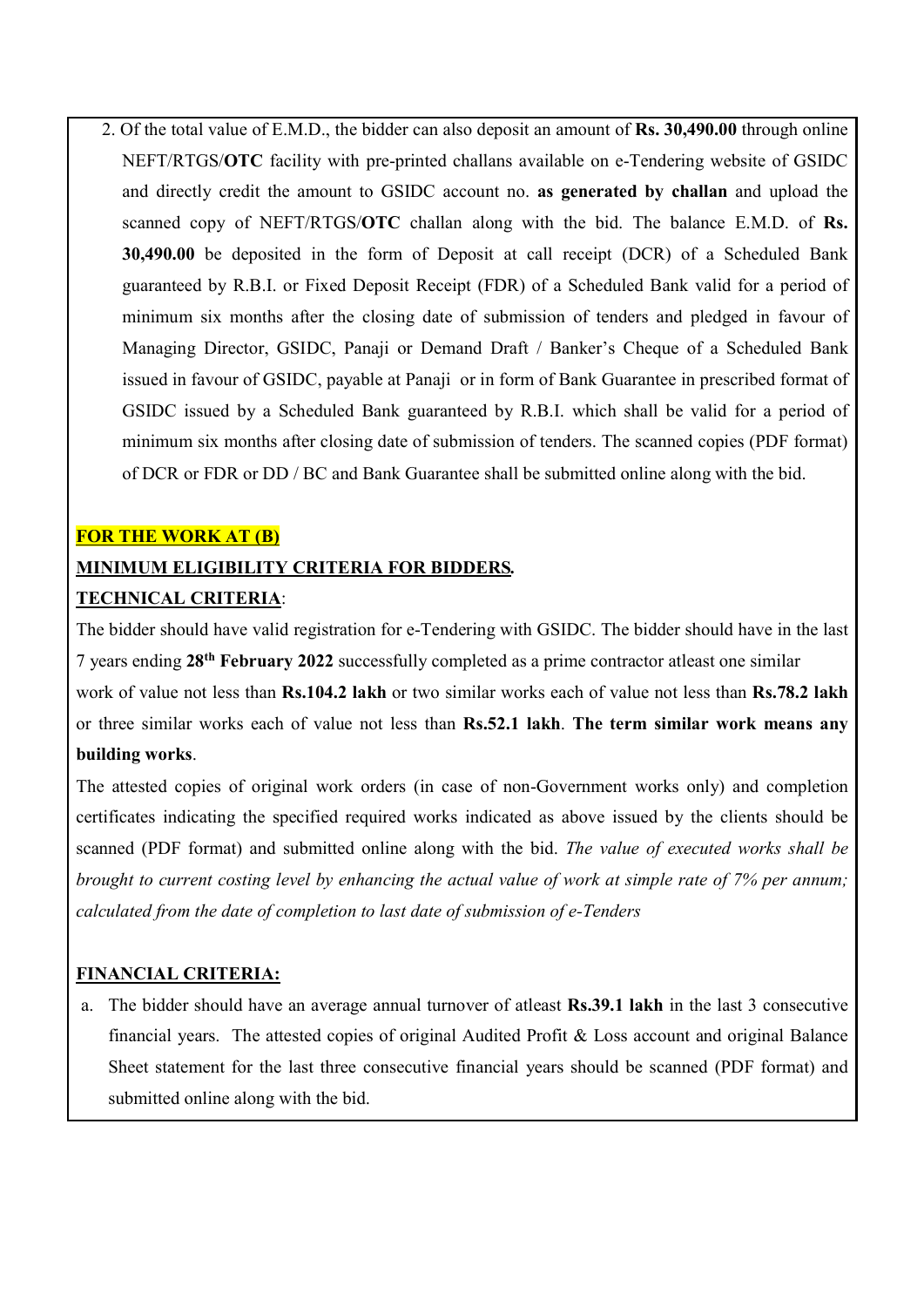b. The bidder should have a solvency of not less than Rs.52.1 lakh from a Nationalized/ Scheduled bank valid on date of opening, as specified in the certificate failing which it shall be reckoned as valid for a period of one year from the date of issue of Solvency Certificate. The attested copy of original solvency certificate as specified should be scanned (PDF format) and submitted online along with the bid.

NOTE: All the documents should be attested by Government Gazetted Officer or duly notarized

#### MODE OF SUBMISSION OF E.M.D. WITH THE e-TENDER DOCUMENTS:

- 1. The bidders can deposit the full EMD Rs.2,60,392.00 on or before the closing date and time of submission of tenders through online NEFT/RTGS/OTC facility with pre-printed challans available on e-Tendering website of GSIDC and directly credit the amount to GSIDC account No. as generated by challan and upload the scanned copy of NEFT/RTGS/OTC challan along with the bid. OR 2. Of the total value of E.M.D., the bidder can also deposit an amount of Rs.1,30,196.00 through online NEFT/RTGS/OTC facility with pre-printed challans available on e-Tendering website of GSIDC and directly credit the amount to GSIDC account no. as generated by challan and upload the scanned copy of NEFT/RTGS/OTC challan along with the bid.
- 2. The balance E.M.D. of Rs.1,30,196.00 can be deposited in the form of Deposit at call receipt (DCR) of a Scheduled Bank guaranteed by R.B.I. or Fixed Deposit Receipt (FDR) of a Scheduled Bank valid for a period of minimum six months after the closing date of submission of tenders and pledged in favour of Managing Director, GSIDC, Panaji or Demand Draft / Banker's Cheque of a Scheduled Bank issued in favour of GSIDC, payable at Panaji or in form of Bank Guarantee in prescribed format of GSIDC issued by a Scheduled Bank guaranteed by R.B.I. which shall be valid for a period of minimum six months after closing date of submission of tenders. The scanned copies (PDF format) of DCR or FDR or DD / BC and Bank Guarantee shall be submitted online along with the bid.

FOR THE WORK AT (C)

### MINIMUM ELIGIBILITY CRITERIA FOR BIDDERS.

#### TECHNICAL CRITERIA:

The bidder should have valid registration for e-Tendering with GSIDC. The bidder should have in the last 7 years ending 28<sup>th</sup> February 2022 successfully completed as a prime contractor atleast one similar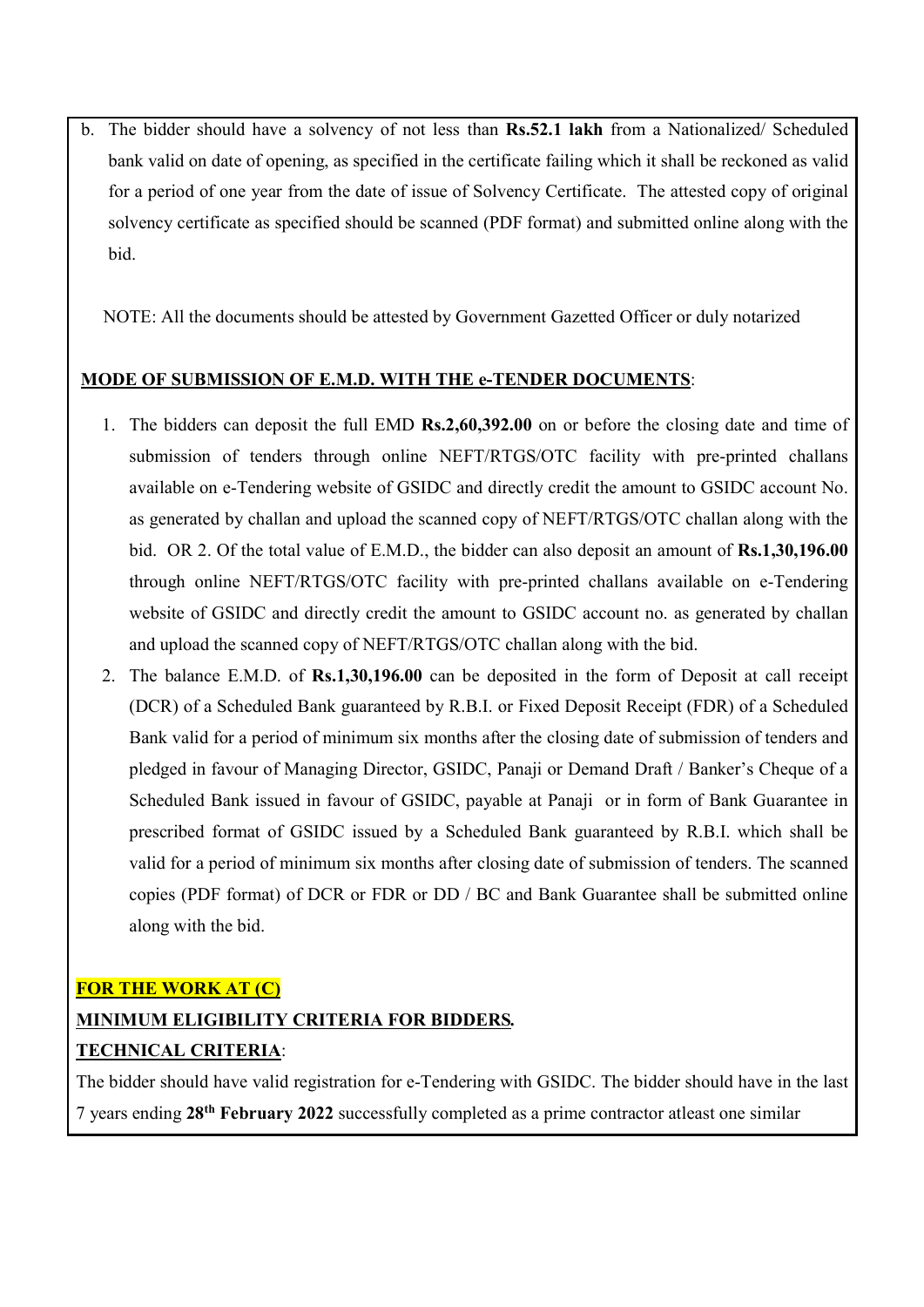work of value not less than **Rs.64.00 lakh** or two similar works each of value not less than **Rs.42.65 lakh** or three similar works each of value not less than Rs.21.40 lakh. The term similar work means any building works.

The attested copies of original work orders (in case of non-Government works only) and completion certificates indicating the specified required works indicated as above issued by the clients should be scanned (PDF format) and submitted online along with the bid. The value of executed works shall be brought to current costing level by enhancing the actual value of work at simple rate of 7% per annum; calculated from the date of completion to last date of submission of e-Tenders

### FINANCIAL CRITERIA:

- a. The bidder should have an average annual turnover of atleast Rs.26.70 lakh in the last 3 consecutive financial years. The attested copies of original Audited Profit & Loss account and original Balance Sheet statement for the last three consecutive financial years should be scanned (PDF format) and submitted online along with the bid.
- b. The bidder should have a solvency of not less than Rs.26.70 lakh from a Nationalized/ Scheduled bank valid on date of opening, as specified in the certificate failing which it shall be reckoned as valid for a period of one year from the date of issue of Solvency Certificate. The attested copy of original solvency certificate as specified should be scanned (PDF format) and submitted online along with the bid.

NOTE: All the documents should be attested by Government Gazetted Officer or duly notarized MODE OF SUBMISSION OF E.M.D. WITH THE e-TENDER DOCUMENTS:

- 1. The bidders can deposit the full EMD Rs. 2,13,240.00 on or before the closing date and time of submission of tenders through online NEFT/RTGS/OTC facility with pre-printed challans available on e-Tendering website of GSIDC and directly credit the amount to GSIDC account No. as generated by challan and upload the scanned copy of NEFT/RTGS/OTC challan along with the bid. OR 2. Of the total value of E.M.D., the bidder can also deposit an amount of **Rs. 1,06,620.00** through online NEFT/RTGS/OTC facility with pre-printed challans available on e-Tendering website of GSIDC and directly credit the amount to GSIDC account no. as generated by challan and upload the scanned copy of NEFT/RTGS/OTC challan along with the bid.
- 2. The balance E.M.D. of Rs.1,06,620.00 can be deposited in the form of Deposit at call receipt (DCR) of a Scheduled Bank guaranteed by R.B.I. or Fixed Deposit Receipt (FDR) of a Scheduled Bank valid for a period of minimum six months after the closing date of submission of tenders and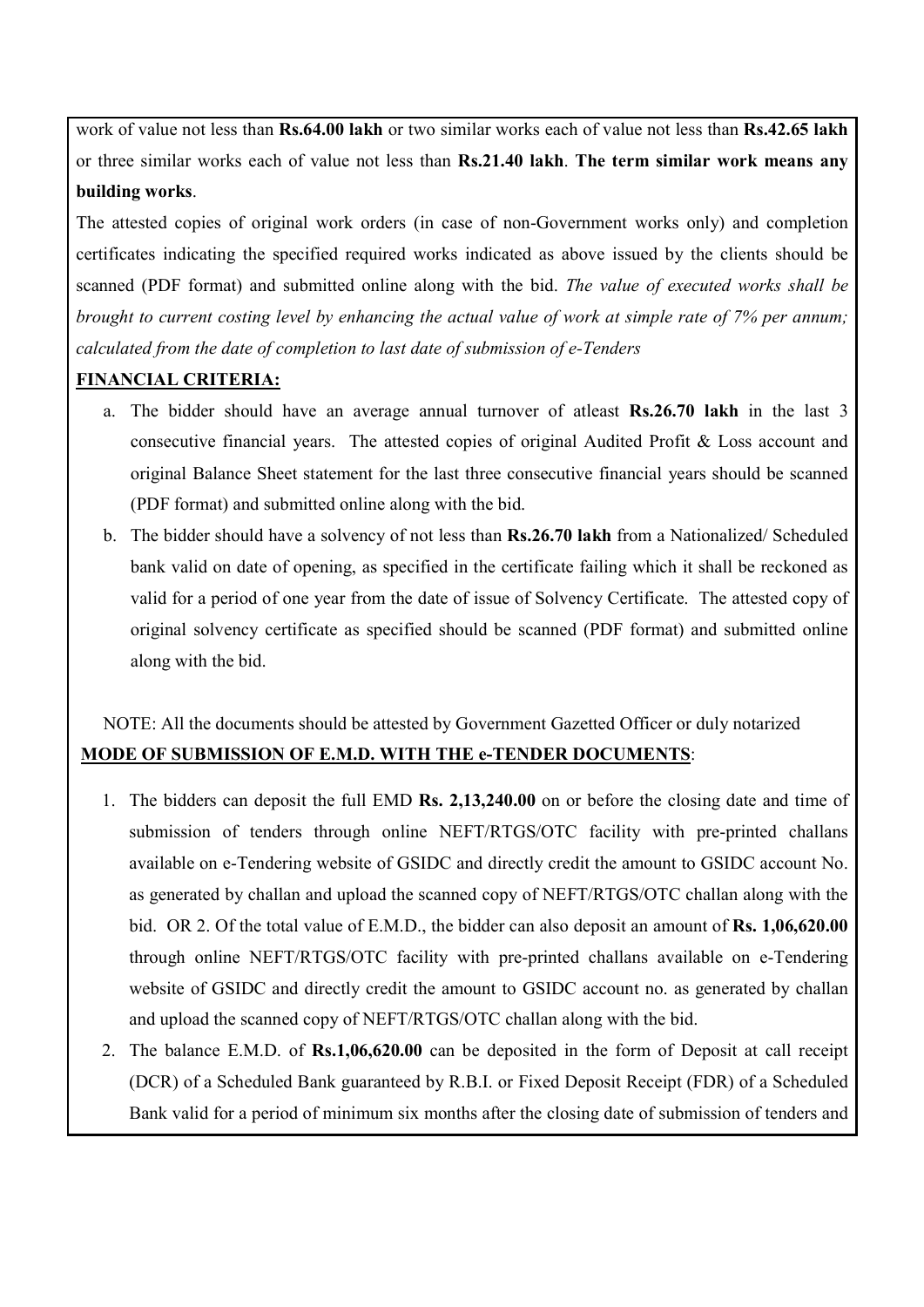pledged in favour of Managing Director, GSIDC, Panaji or Demand Draft / Banker's Cheque of a Scheduled Bank issued in favour of GSIDC, payable at Panaji or in form of Bank Guarantee in prescribed format of GSIDC issued by a Scheduled Bank guaranteed by R.B.I. which shall be valid for a period of minimum six months after closing date of submission of tenders. The scanned copies (PDF format) of DCR or FDR or DD / BC and Bank Guarantee shall be submitted online along with the bid.

## SALE OF e-TENDER FORMS:

Interested contractors / agencies may view/peruse the e-Tender documents online by visiting the e-Tender website of GSIDC at https://www.tenderwizard.com/GSIDC.

Interested contractors / agencies fulfilling the minimum technical and financial criteria stipulated in the e-Tender may download the e-Tender documents after paying the prescribed non-refundable tender form fee through online NEFT/RTGS/OTC facility with pre-printed challan available on the e-Tender website of GSIDC and directly credit the amount to GSIDC account No. as generated by challan and upload the scanned copy of NEFT/RTGS/OTC challan along with the bid.

GSIDC reserves the right to change the last date and time of availability of e-Tender documents on e-Tender website of GSIDC, Closing date and time of submission of e-Tenders and date and time of opening of e-Tenders for administrative reasons, if any by notifying the same on the GSIDC website.

# REGISTRATION OF CONTRACTOR / AGENCIES WITH GSIDC FOR E-TENDERING

The following are the pre-requisites for Registration of Contractors / Agencies:

They shall,

- 1. Fill the online Registration Form available under 'Register' on our e-tender website https://www.tenderwizard.com/GSIDC.
	- a) Registration amount of  $\overline{\epsilon}$  2,950.00 (Rupees Two Thousand Nine Hundred and Fifty Only) is to be paid online through any of the following modes:
		- 1. Visa/Master/Maestro/ATM cum Debit Cards
		- 2. Net Banking
		- 3. Master/VISA credit Card
		- 4. UPI
- 2. After online registration Acknowledgment Copy will be generated, the same may be submitted in